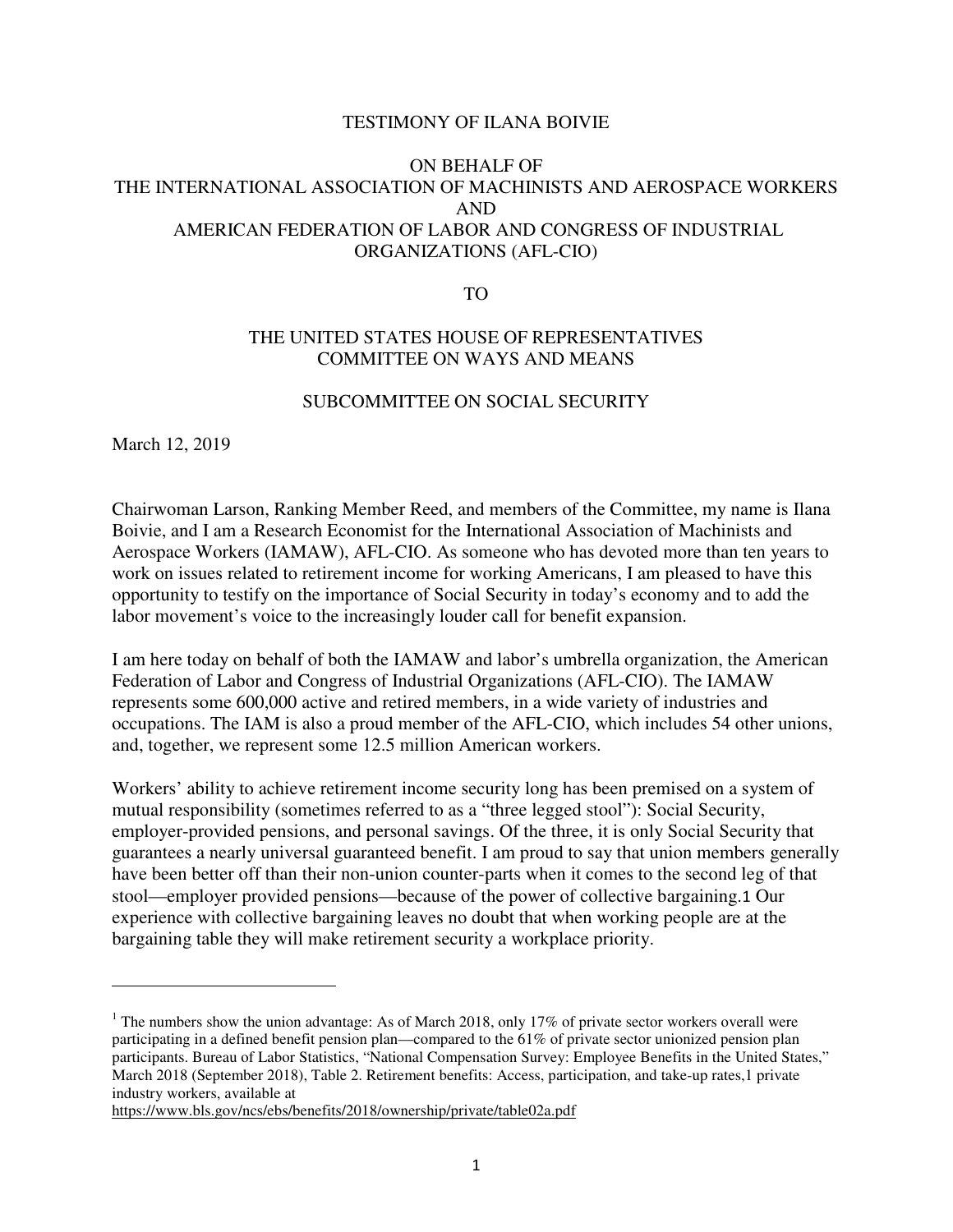Distressingly, however, that second leg—the traditional pension—is becoming shaky. Private employers have largely backed away from defined benefit pensions in favor of definedcontribution plans, like 401(k) plans, that shift significant financial risk onto working people for them to bear individually, making their retirement outlook increasingly precarious.2

The typical defined-contribution plan, e.g. a 401(k) plan, provides a meaningful benefit only to those workers who can afford to contribute a meaningful amount throughout their working lives. The facts about how much workers save for retirement are sobering, and offer no hope these plans will make up for the loss of pensions. Nearly half of families have no retirement account savings at all. Among families closest to retirement (those headed by someone ages 55 to 64), nearly two in five have no retirement savings in a 401(k), IRA, or other defined-contribution account. Among those near-retirement families fortunate enough to have some retirement savings, half had less than \$100,000—enough for a monthly retirement income at age 65 of only several hundred dollars.3

The labor movement firmly believes that an individual retirement savings plan is not an adequate substitute for the guaranteed retirement benefit a pension provides, and the fact that this substitution is occurring is one of the reasons Social Security benefits are increasingly important to working families. Social Security's retirement benefit offers many of the benefits of a traditional pension, including lifetime retirement income and valuable survivor and disability protections. In addition, Social Security benefits are completely portable from job to job, and benefits keep pace with inflation through an automatic post-retirement cost-of living adjustment.

Social Security is the most effective anti-poverty program in our nation's history, our most important family income and disability protection program, and the cornerstone of retirement income security. It provides benefits to more than 63 million Americans.<sup>4</sup> One out of every four households includes a Social Security recipient. Among elderly Social Security beneficiaries, 48% of married couples and 69% of unmarried persons receive half or more of their income from Social Security. Among elderly Social Security beneficiaries; one in five married couples and about 44% of unmarried persons rely on Social Security for 90% or more of their income.<sup>5</sup>

 $\overline{a}$ 

 $2^{2}$  Employers disfavor defined-benefit plans for many reasons, including the real and perceived volatility of their contribution obligations, the cost of contributions, the risk they assume in funding the plans, and counterproductive and complex legal and accounting requirements. Additionally, I would be remiss if I failed to note that companies, frequently driven by the demands of private equity, increasingly are using bankruptcy as a business strategy to get out of their pension obligations to their employees.

 $3$  Monique Morrissey, "The State of American Retirement --How  $401(k)s$  have failed most American Workers, Economic Policy Institute" (March 3, 2016), available at https://www.epi.org/publication/retirement-in-america. Furthermore, individual savings plan require workers to bear all the risk, are often insufficiently diversified, and suffer from poor returns.

<sup>&</sup>lt;sup>4</sup> Social Security Administration, "2019 Social Security/SSI/Medicare Information," available at https://www.ssa.gov/legislation2019%20Fact%20Sheet.pdf.

<sup>&</sup>lt;sup>5</sup> Social Security Administration Fact Sheet, available at https://www.ssa.gov/news/press/factsheets/basicfact-alt.pdf.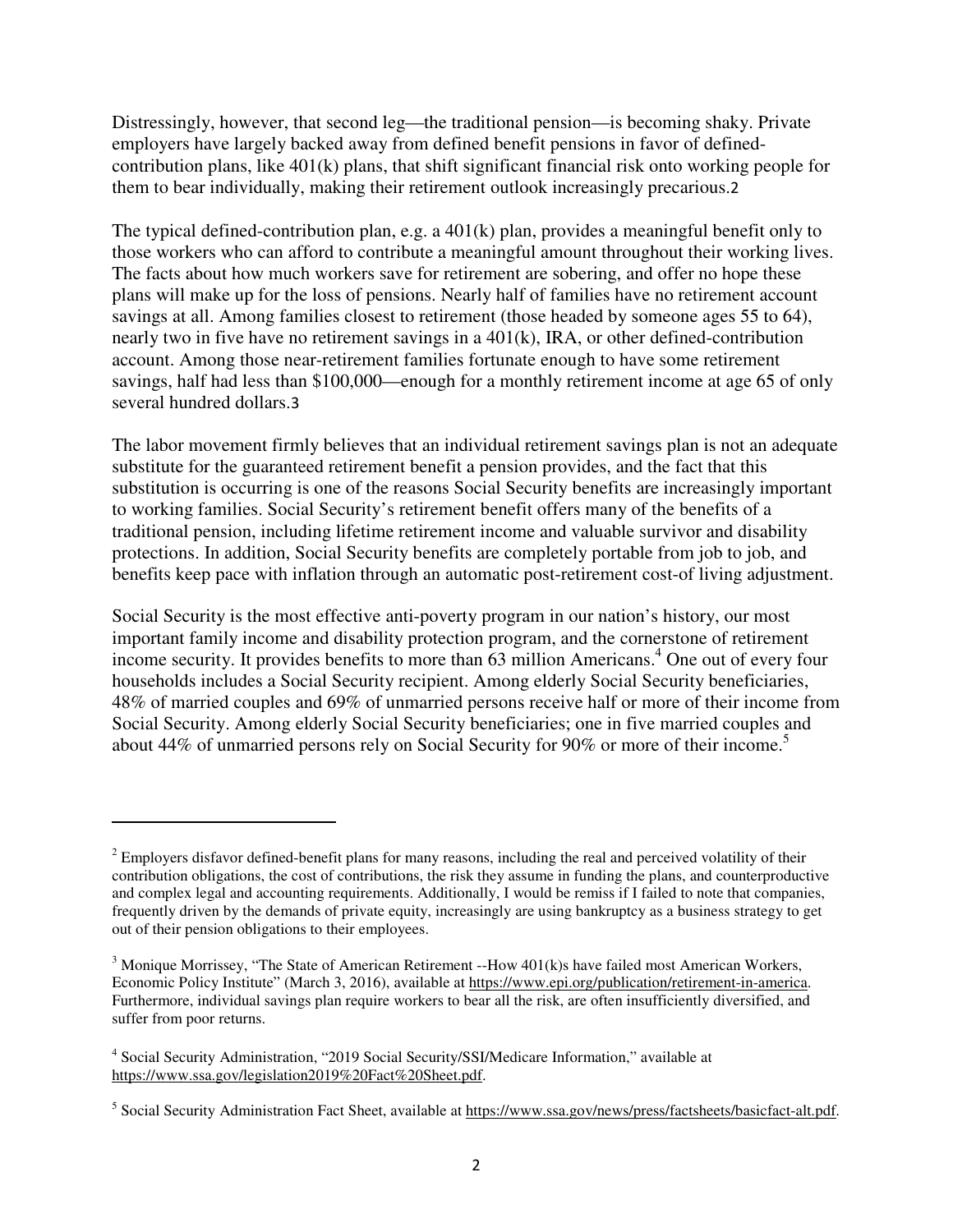Given the clear importance of Social Security, the most valid criticism that can be levied against it is that its benefits are too modest. Averaging just \$17,040 per year for all retired workers,  $6$  the labor movement agrees that there is clear room for benefit expansion.

And overwhelmingly, Americans agree. Nearly 9 in 10 Americans believe that Social Security is more important than ever to ensure that retirees have dependable income—including 87 percent of Generation Xers, and 84 percent of Generation Y. About three-quarters of both Gen X and Gen Y believe that Social Security benefits should be increased.<sup>7</sup>

Moreover, let us not forget that, as a result of changes enacted in 1983, Social Security benefits already are scheduled to be cut. Under current law, the retirement age to receive one's full benefit gradually increases from age 65 to age 67 for everyone born in 1960 and after. That means that these beneficiaries will receive fewer months of benefits and, therefore, a reduction in the total amount of lifetime benefits. Raising Social Security's retirement age by just one year is equivalent to about a 6 to 7 percent retirement benefit cut.<sup>8</sup> The AFL-CIO unions unanimously agree that working people cannot afford another back-door benefit cut by increasing the retirement age.

First, whom would another increase in the retirement age affect? Generation Xers, like me? Younger Millennials? Generation  $Z$ ? Should it be assumed that my generation and those born later need or deserve even less retirement income security than those who came before us? These generations have already been saddled with soaring student debt and high housing costs. They are paying a higher share of health care expenses, and very few have employer provided pension plans. Over half of workers aged 25-34—some 10.4 million workers—have no assets in a retirement account whatsoever. Among those aged 35-44, the median retirement account balance is just  $$3,000$ .<sup>10</sup> Do those who support raising the retirement age really think the generations behind them will face retirement with sufficient financial assets so as to need less from Social Security?

Second, the notion used to justify increasing the retirement age— that we all are living longer—

l

 $6$  This average benefit is just \$4,550 above the U.S. Department of Health & Human Services 2019 Poverty Guideline for an individual. See https://aspe.hhs.gov/poverty-guidelines

<sup>&</sup>lt;sup>7</sup> National Academy of Social Insurance. "Strengthening Social Security: What Do Americans Want?" January 2013, available at https://www.nasi.org/sites/default/files/research/What\_Do\_Americans\_Want.pdf. (There are varying cutoffs for one to be associated with a generational nickname: NASI uses 1965-1979 for Generation X and 1980 and after for Generation Y.)

<sup>&</sup>lt;sup>8</sup> Trudy Lieberman, "What a Higher Retirement Age Really Means" (September 13, 2012), Columbia Journalism Review, available, at https://archives.cjr.org/united\_states\_project/what\_a\_higher\_retirement\_age\_r.php

<sup>&</sup>lt;sup>9</sup> There are varying cutoffs for one to be associated with a generational nickname; the Pew Research Center uses 1963 to 1980 for Generation X, 1981 to 1996 for Millennials, and 1997 and after for Generation Z.

<sup>&</sup>lt;sup>10</sup> National Institute on Retirement Security. March 2015. "The Continuing Retirement Savings Crisis." Data based on the 2013 Survey of Consumer Finances from the U.S. Federal Reserve, available at https://www.nirsonline.org/wp-content/uploads/2017/07/final\_rsc\_2015.pdf